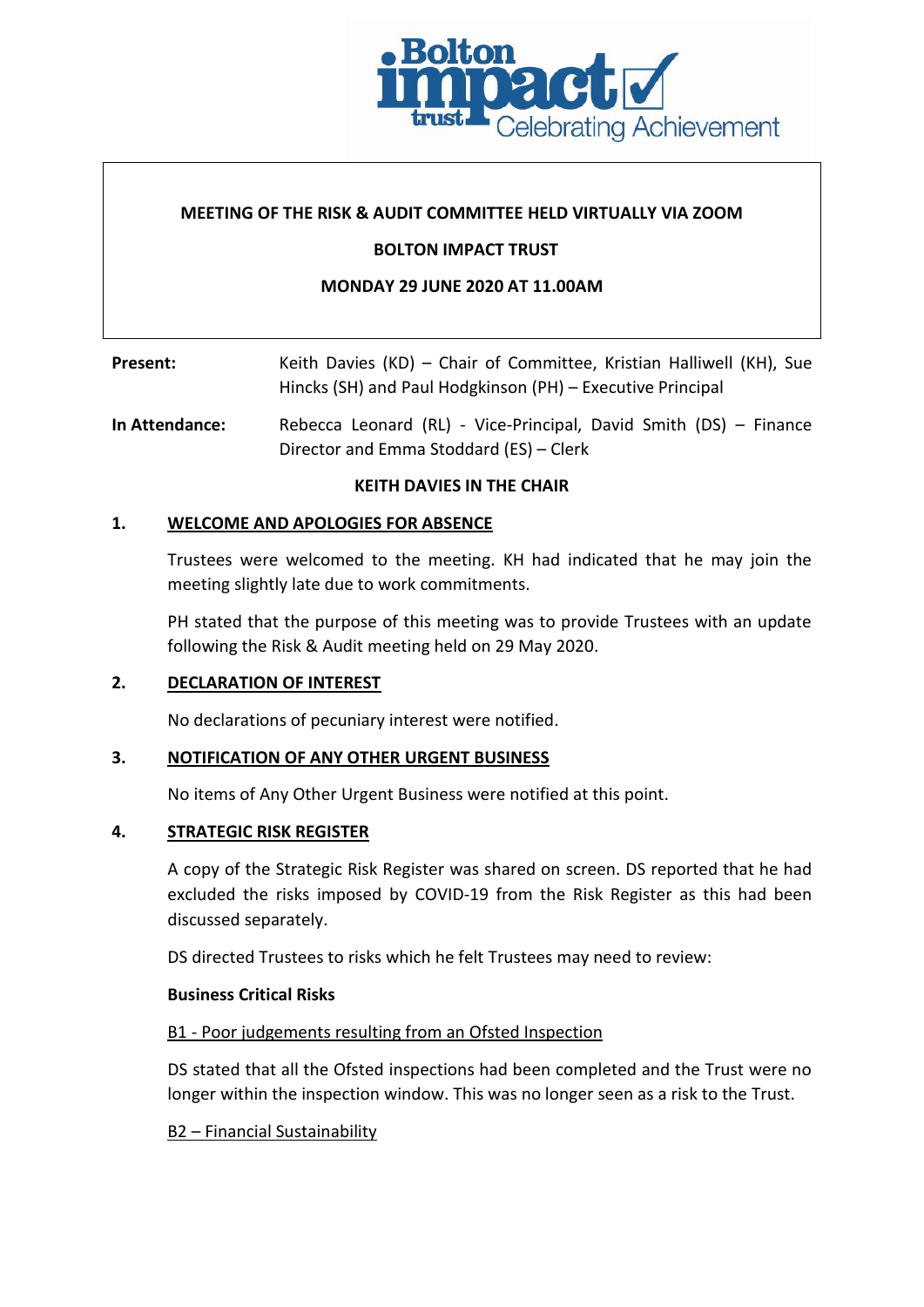DS reported that the Trust was in a more stable financial position and the cash flow position was positive. Although this would be carefully monitored moving forward it was proposed that this now be reduced from 3 to 2 (yellow to green).

**Agreed:** That the Financial Sustainability likelihood score be reduced from 3 to 2

# **Operational Risks**

# O3 – Staff Unavailability

Staff unavailability had remained as yellow due to the uncertainty caused by the COVID-19 crisis. However, DS stated that he felt this could be reduced now as lockdown measures were being eased. Individual Staff Risk Assessments had been completed in preparation for a return to school. SH asked if the Risk Assessments had been completed pre or post the updated shielding advice. DS explained that this was done pre the new shielding advice but from the 1 August members of staff would no longer need to shield and can access the school sites and buildings if they are COVID safe. PH stated that he was due to conduct site visits to each Academy this week and except for 2-3 members of staff, he expected all would be able to access the school sites.

**Agreed:** That the Staff Unavailability likelihood score be reduced from 3 to 2

# O6 – Pupils unsuccessfully transitioning from the Forwards Centre into Lever Park

DS asked whether pupils unsuccessfully transitioning from the Forwards Centre to Lever Park was still considered to be a risk as both the impact score and likelihood score remained at 3. PH reported that a significant amount of transition work had been undertaken and the curriculum would now be continuous from Year 6 to Year 7. PH stated that he felt this no longer presented a risk and proposed that this be removed completely from the register.

**Agreed:** i) That the risk of pupils unsuccessfully transitioning from the Forwards Centre to Lever Park be removed from the Risk Register

ii) That the Strategic Risk Register be approved

**Action:** DS (update Strategic Risk Register)

# **Risk Management Policy**

DS reported that the next round of Internal Audit was due to start on Wednesday and the Risk Management Policy would need to be shared with the auditors. DS stated that the ESFA guidance on risk management did not state that such a policy was needed; however, the BIT policy mirrored the ESFA guidance, so it was proposed that this be adopted. DS provided an overview of the requirements of the policy and it was noted that the Trust currently met all the requirements.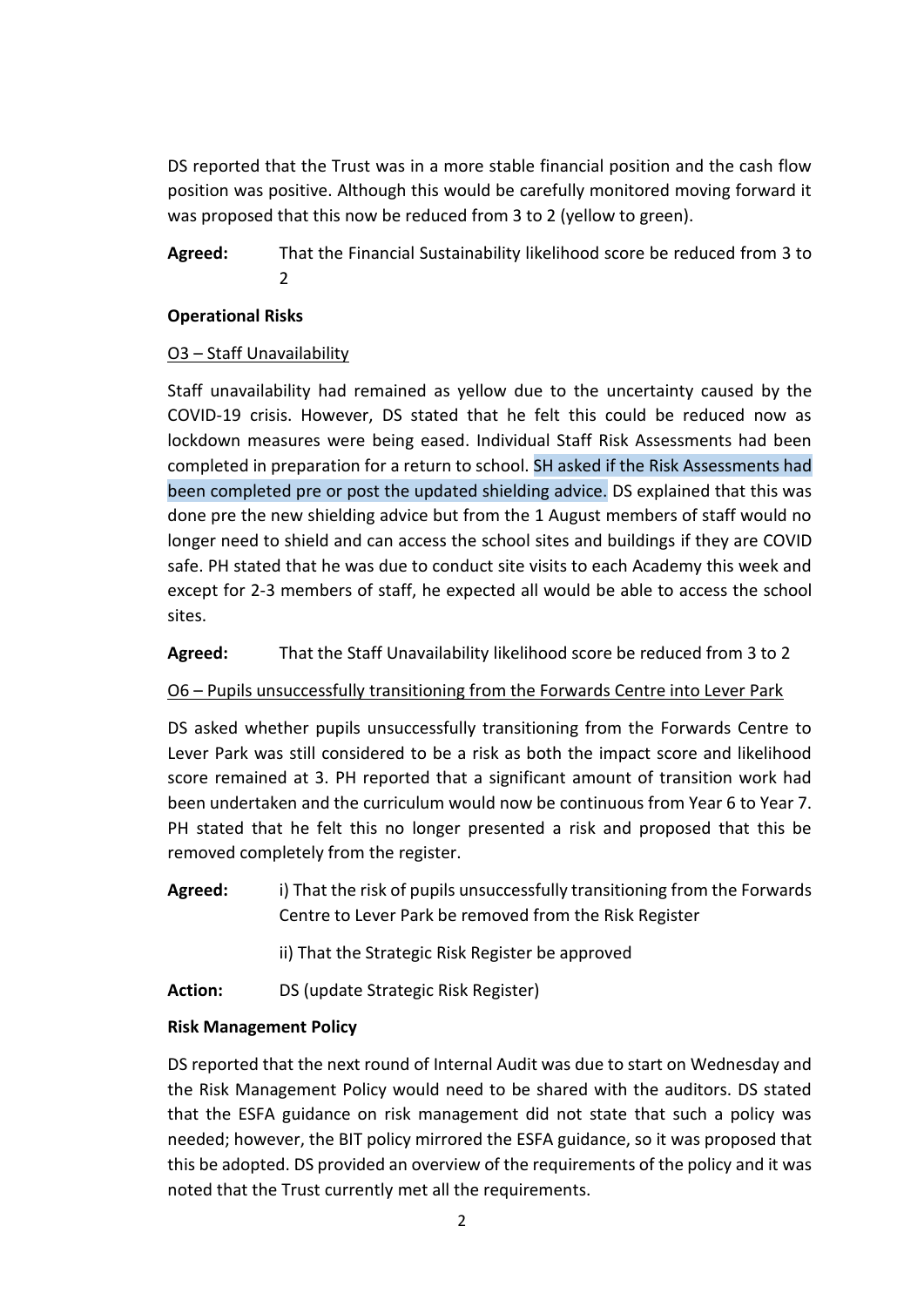**Agreed:** To approve and adopt the Risk Management Policy

# **5. CORONAVIRUS UPDATE**

The Executive Principal reported that the necessary checklist and risk assessments had been completed and following this the Primary Bubbles had returned on 1 June with the Secondary Bubbles returning on the 15 June. Lever Park had since increased to two bubbles each day. Staff had worked intensively with those children in the Priority 1 category but there was continuous movement of children between the Priority 1, 2 and 3 categories. The Trust had worked closely with the Local Authority and external agencies to support pupils.

In response to questions PH reported that there was around 55% take-up, which could present challenges for a full return in September. The Government had announced today that fines would be issued to parents if pupils did not attend in September. Academy Leads were currently assessing options for providing support during the summer holidays.

Pupils who had returned to school had behaved very positively and staff had worked incredibly hard to prepare the sites for the phased return. There were some anxious members of staff so these concerns would need to be managed and staff had been invited back into school to walk around the sites. A Bolton Learning Alliance (BLA) meeting had been held on 23 June and Head Teachers shared ideas for re-opening in September although no standard template was agreed. It was instead agreed that each School/Trust would design their own return activities. A Trustee asked what this might look like within the Trust. PH explained that any plans would need to be fluid, but pupils could possibly be integrated back into school in stages during the first week. PH reported that he was meeting with all the Academy Leads this week to discuss this and plans would be shared with Trustees on 14th July.

PH stated that many staff worked all year round and because of this had not had any break during the lockdown. The pandemic had presented many challenges, which would inevitably continue into the autumn term and beyond. PH therefore proposed that all academies close completely during the first two weeks of the summer holidays (w/c 20 and 27 July), with sites reopening on 3 August for the most vulnerable pupils. An on-call service would be available during this time and there would also be methods to support the most vulnerable pupils whilst the sites were closed.

KH joined the meeting.

Trustees agreed that all staff had worked incredibly hard and needed a break before the new academic year. KD suggested that all Trustees be informed of this proposal so this agreement could be re-affirmed by the Trust Board at their meeting on 14 July.

SH stated that involvement in County Lines had increased during the pandemic and there had also been a general increase in unsafe behaviour and asked if this had been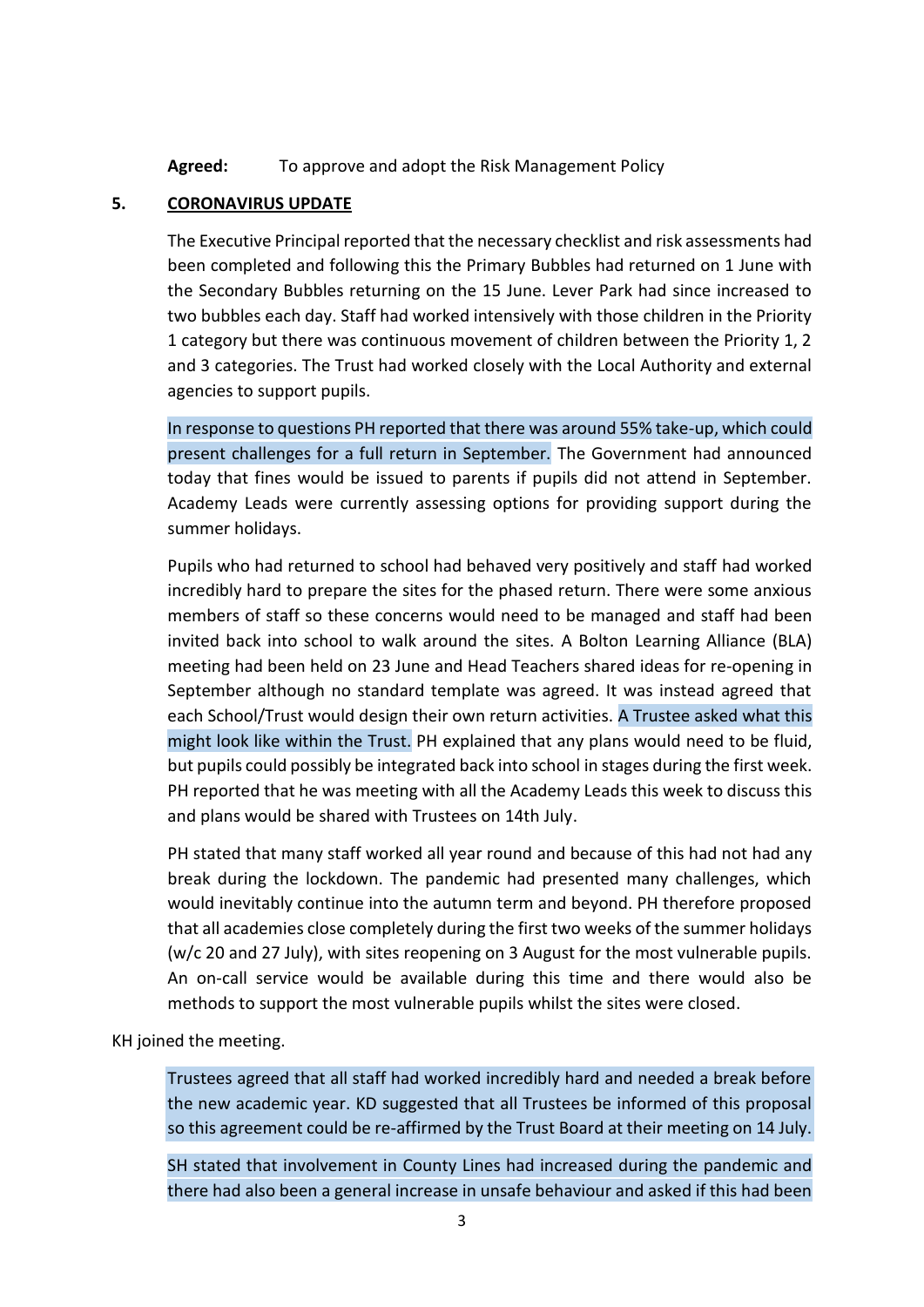a concern for the Trust during the lockdown. RL stated that there had been an increase in reports of unsafe behaviour, but this could also be due to staff having more contact with pupils and therefore this being highlighted. Trustees were assured that any concerns were referred to Social Services. There had also been an increase in the number of Encompass referrals, but again, this would be partly due to better reporting systems.

SH asked if any members of staff were concerned that pupils had not been social distancing during the lockdown. RL stated that some members of staff had raised concerns about this but RL had reassured staff that strict rules would be in place whilst on the school site. One pupil had not complied with the social distancing guidelines upon their return to school so had needed to revert to remote learning again. SH asked if social distancing had been included in the Behaviour Policy. RL stated that this had not been included as it would be very difficult to impose this when pupils were not on site; however, staff would be reassured that action would be taken if any pupil was seen to be presenting a risk to themselves or others whilst in school.

RL stated that a detailed Safeguarding update had been provided at the last meeting and confirmed that all academies had now updated their Behaviour Policies and Staff Handbooks. RL reported that she had led a two-hour supervision session for Academy Designated Safeguarding Leads, and she was also undertaking a 6-week Safeguarding course to develop and re-affirm her own skills further. RL reported that she would be looking at the Safeguarding Policies and the staff training schedule from September onwards.

The Board of Trustees, having designated details of the discussion that followed as confidential in accordance with Article 125 of the Articles of Association, this information is excluded from these minutes.

- **Agreed:** That all academies close completely during the first two weeks of the summer holidays (w/c 20 and 27 July), with sites reopening on 3 August for the most vulnerable pupils
- **Action:** PH (inform Trustees of the proposal), ES (Trust agenda)

# **6. LEVER PARK - CONFIDENTIAL**

The Board of Trustees, having designated details of the discussion that followed as confidential in accordance with Article 125 of the Articles of Association, this information is excluded from these minutes.

# **7. ANY OTHER URGENT BUSINESS**

# 7.1 Financial Procedures Manual

DS reported that the Financial Procedures Manual had been updated to reflect the recommendations from the first visit from Internal Audit. Trustees were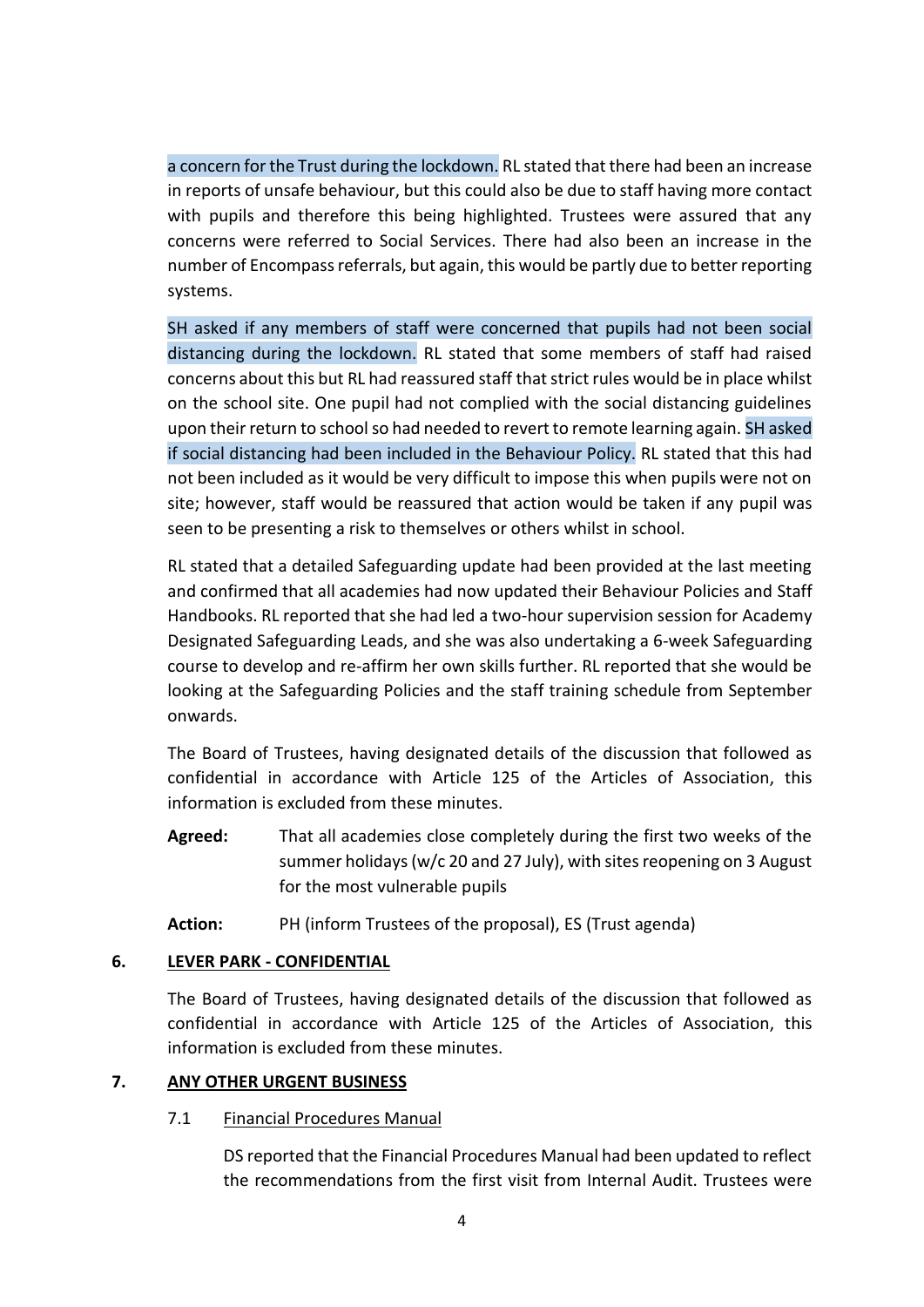informed that the second visit had needed to be postponed due to COVID-19 and would now be conducted at the same time as the third audit, which would take place this week. KD asked when the report would be available for Trustees. DS stated that he would present the report at the full Trust Board meeting if this was available otherwise it would be presented to the Risk & Audit Committee in the autumn term. KD stated that he was happy for DS to contact him to discuss any areas should the report not be ready for the Trust meeting.

PH thanked members of the committee for their hard work, commitment and challenge presented. KH stated that he was happy to provide further support outside of the termly meetings as and when needed.

On behalf of Trustees, KD thanked the Executive Principal and all staff for their incredible work during this unprecedented time.

### **8. DATES OF NEXT RISK & AUDIT COMMITTEE MEETING**

It was noted that PH and RL would liaise with ES to produce the meeting schedule for 2020/21 and this would be shared with Trustees at the Trust meeting to be held on Tuesday 14 July 2020.

#### **9. CONSENT TO ABSENCE**

All Trustees were present.

#### **10. CONFIDENTIALITY**

**Agreed:** That the following matters discussed at this meeting be designated as confidential in accordance with the Academy's Memorandum and Articles of Association:

Minute Number 5 – last paragraph

Minute Number 6 – Lever Park

The meeting closed at 11.45 am

# **SUMMATIVE ACTIONS:**

| Minute No. | Responsible | <b>Action</b>                                   |
|------------|-------------|-------------------------------------------------|
| 4          | DS          | Update Risk Register                            |
| 5          | PН          | Inform Trustees of the proposal to close w/c 20 |
|            |             | and $w/c$ 27 July                               |